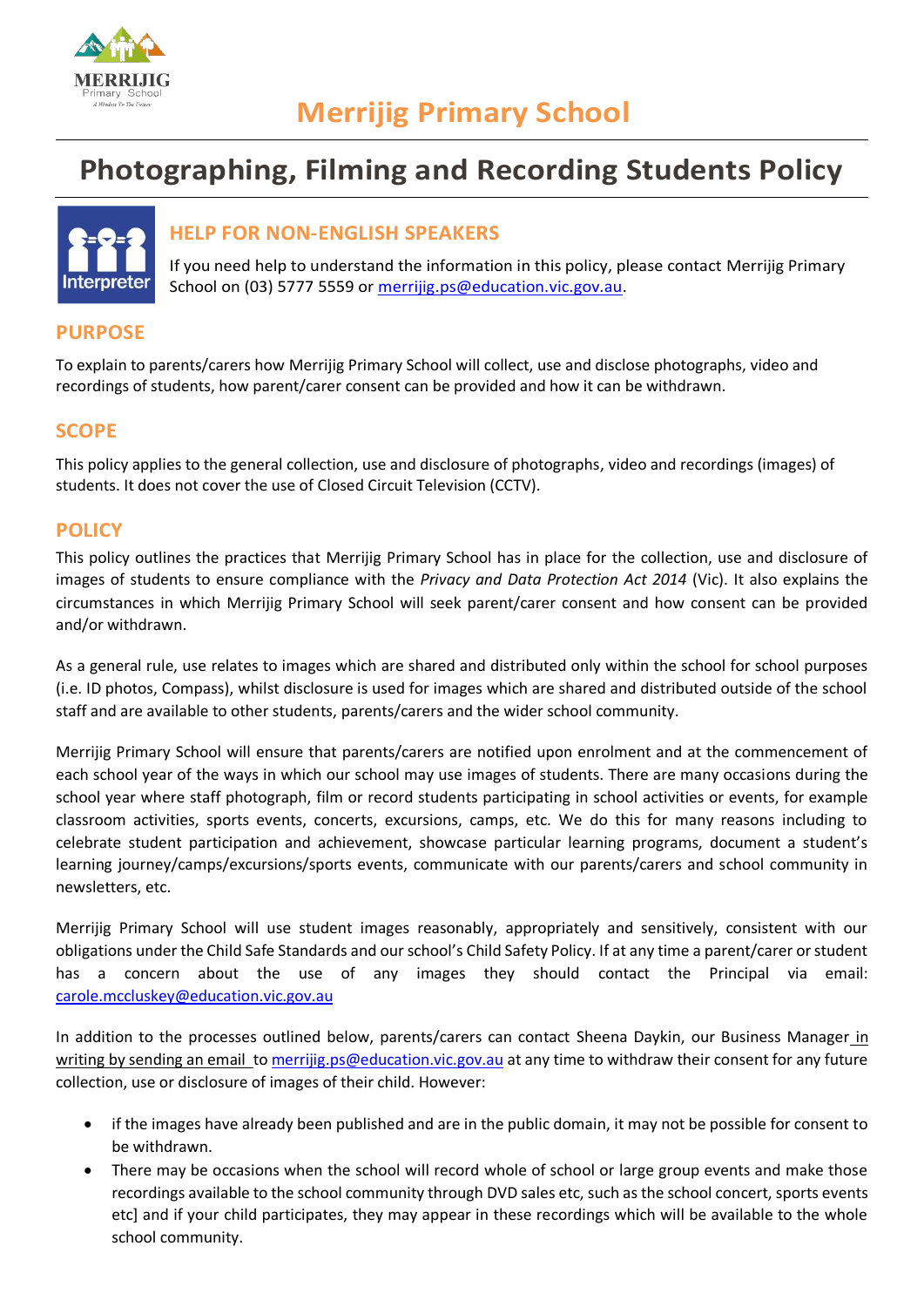• The school can still collect, use and disclose images in circumstances where consent is not required (see below for more information).

## **Official school photographs**

Each year Merrijig Primary School will arrange for a professional photographer to take official school photographs of students. This will generally involve both class photos and individual photos being taken.

Official school photographs may be:

- purchased by parents/carers
- used for school identification cards
- stored on CASES21 for educational and administrative purposes.

Merrijig Primary School will notify parents/carers in advance of the official school photographs being taken to give them an opportunity to decide whether their child will be included in the official school photographs.

Parents/carers who choose to opt-out of having their child participate in official school photographs must contact the Business Manager before the date photos are scheduled to be taken to advise that their child will not participate. There is no obligation on any parent or carer to purchase any photographs taken.

## **Images for use and disclosure within the school community and ordinary school communications**

From time to time Merrijig Primary School may photograph, film or record students to use within the school community, including:

- in the school's communication, learning and teaching tools for example, emails, or the school Facebook page
- for display in school classrooms, on noticeboards etc
- to support student's health and wellbeing (eg photographs of pencil grip to assist in OT assessments)

An Annual Consent Form and Collection Notice will be distributed to parents/carers on enrolment and also at the beginning of each school year.

## **Images to be used or disclosed outside the school community**

## *External use or disclosure by the school*

Photographs, video or recordings of students may also be used in publications that are accessible to the public, including:

- on the school's website including in the school newsletter which is publicly available on the website
- on the school's social media account

The Annual Consent Form and Collection Notice also covers these types of uses and will be distributed to parents/carers on enrolment and also at the beginning of each school year. We will notify you individually if we are considering using any images of your child for specific advertising or promotional purposes.

#### *Media*

The media, or the Department of Education and Training's media team, may seek to photograph, film or record students for a news story or school event. This may include broadcast media, online or social media or print media, including newspapers and magazine publications.

When our school receives such requests Merrijig Primary School will:

- provide parents/carers with information about the organisation involved and when/for what purposes the photography, filming or recording will occur
- seek prior, express parent/carer consent in writing.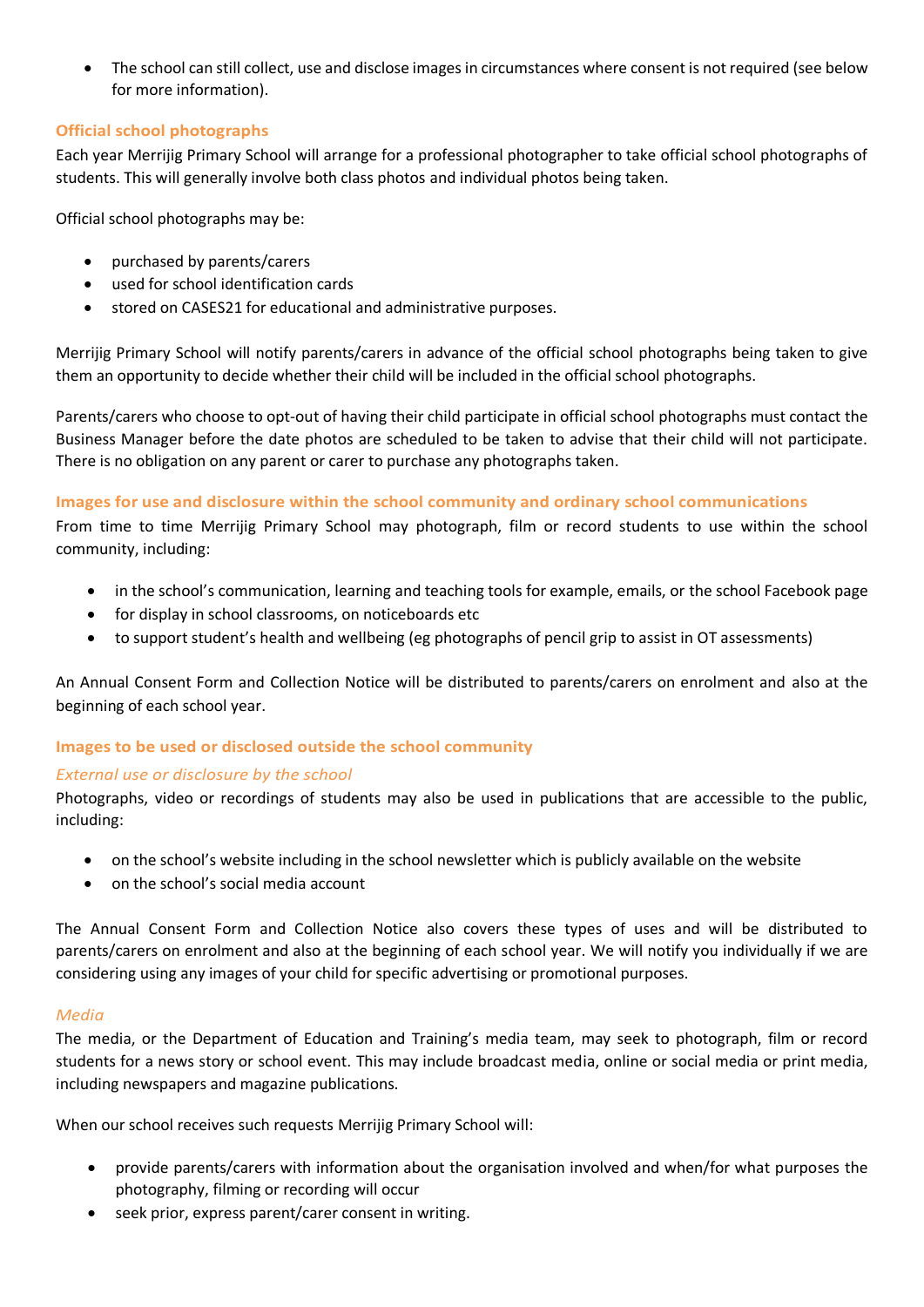Students will only be photographed, filmed or recorded by the media at school if express consent is provided for that specific media event. Neither the school nor the Department own or control any photographs, video or recordings of students taken by the media.

## *Other external collection, use or disclosure*

If there is a situation which will involve the collection, use or disclosure of images of students by or to third parties which is not otherwise covered by this policy, Merrijig Primary School will:

- provide parents/carers with information about the event or activity, the organisation involved and when the photography, filming or recording will occur
- seek prior, express parent/carer consent in writing.

## **School performances, sporting events and other school approved activities**

Merrijig Primary School permits parents/carers, students and invited guests to photograph, film or record school performances, sporting events and other school-approved activities.

Merrijig Primary School requests that parents/carers, students and invited guests who photograph, film or record school activities only do so for their own personal use and do not publish the images in any form, including on social media, without the prior consent of persons whose children also appear in the images.

Neither the school nor the Department own or control any images of students taken by parents/carers, students or their invited guests at school activities.

#### **Images to manage student behaviour or fulfil our school's legal obligations**

On occasion it may be necessary for school staff to photograph, film or record students when necessary to:

- fulfil legal obligations, including to:
	- $\circ$  take reasonable steps to reduce the risk of reasonably foreseeable harm to students staff and visitors (duty of care)
	- $\circ$  provide a safe and suitable workplace (occupational health and safety law)

• for identification purposes, when necessary to implement discipline and/or behaviour management policies. Merrijig Primary School does not require or obtain consent from parents/carers or students to photograph, film or record students for these reasons. However, when Merrijig Primary School photographs, films or records a student for any of these purposes, staff will only collect and use such images in a way that is reasonable and appropriate in the circumstances.

#### **Staff use of personal devices**

School staff are not permitted to capture images of students on their personal devices. If staff would like to photograph, film or record students, they must use the school's camera or iPads and ensure that the images are uploaded onto the school server.

## **COMMUNICATION**

This policy will be communicated to our school community in the following ways:

- Made available publicly on our school website
- Made available in hard copy from school administration upon request

# **FURTHER INFORMATION AND RESOURCES**

This policy should be read in conjunction with the following policies on the Department's Policy and Advisory Library (PAL):

• [Photographing, Filming and Recording Students](https://www2.education.vic.gov.au/pal/photographing-students/policy)